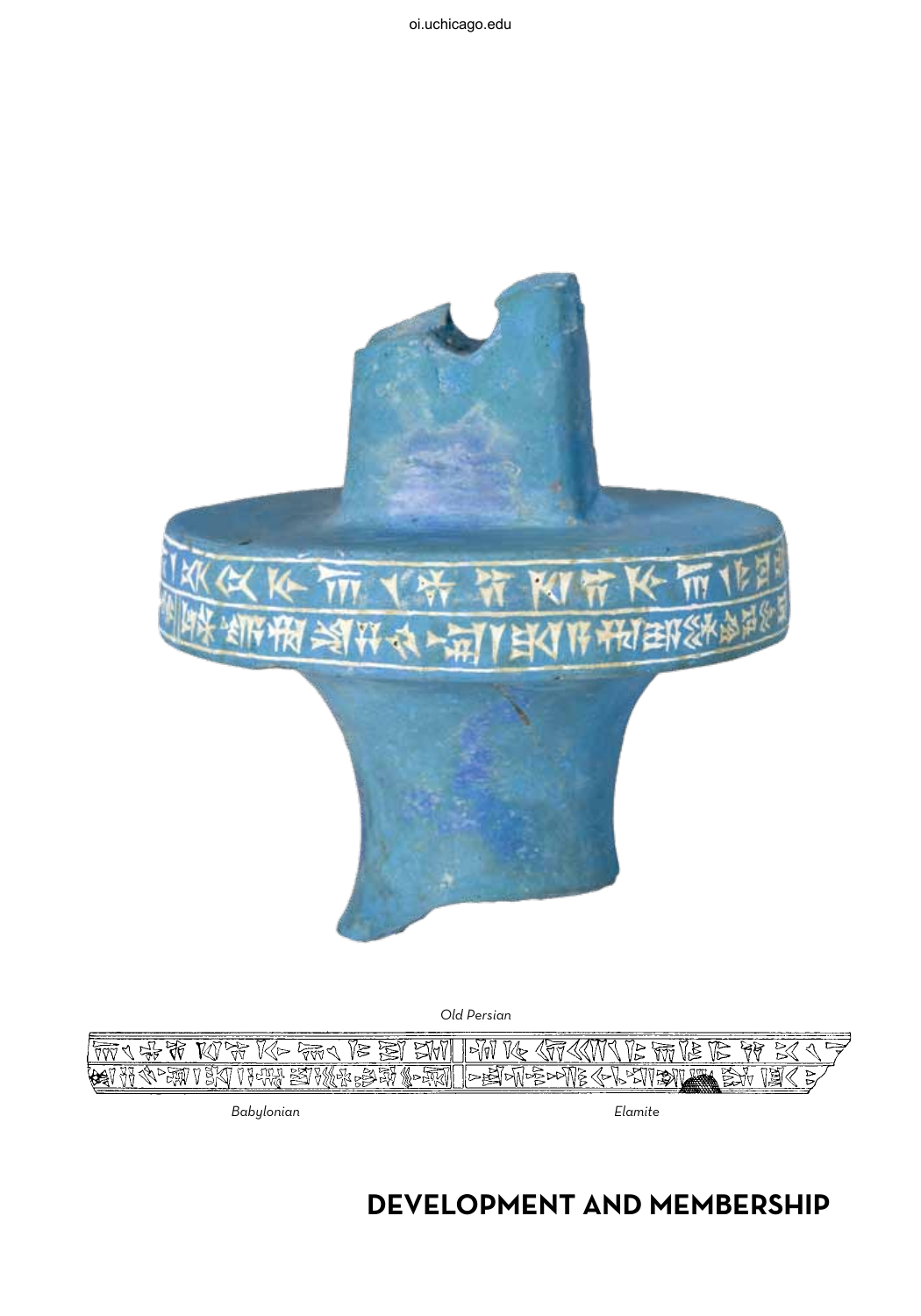*Overleaf: Ornamental peg with inscription of Darius I (522–486 bc), the founder of Persepolis: "Knobbed peg of precious stone (or lapis lazuli) made in the house of Darius the King." The upper line is in Old Persian, in Old Persian writing; the lower line has the Babylonian and Elamite versions, in two variants of Mesopotamian cuneiform writing. OIM A29808b. Blue frit. Iran, Persepolis, Southeast Palace. Achaemenid period, reign of Darius I, 522–486 bc. 7.9 x 12.4 cm. After Matthew W. Stolper, "61. Ornamental Peg with Trilingual Text," in* Visible Language: Inventions of Writing in the Ancient Middle East and Beyond*, edited by Christopher Woods, no. 61, p. 96 (Oriental Institute Museum Publications 32; Chicago: The Oriental Institute, 2010). Photo by Anna Ressman*